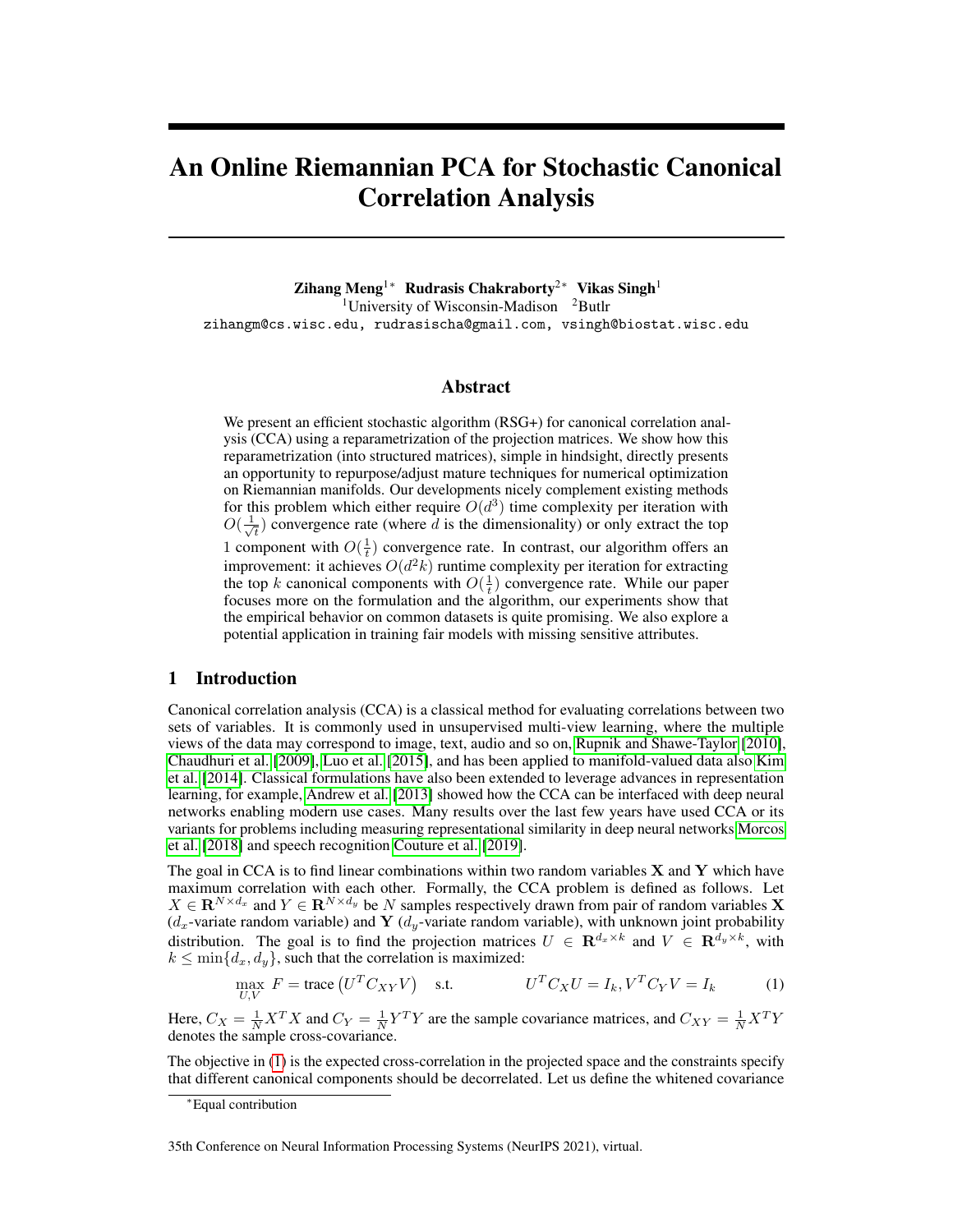$T \coloneqq C_X^{-1/2} C_{XY} C_Y^{-1/2}$  $\sum_{i=1}^{N} Y^{1/2}$  and  $\Phi_k$  (and  $\Psi_k$ ) contains the top-k left (and right) singular vectors of T. It is known [Golub and Zha](#page-10-3) [\[1992\]](#page-10-3) that the optimum of [\(1\)](#page-0-0) is achieved at  $U^* = C_X^{-1/2} \Phi_k$ ,  $V^* = C_Y^{-1/2} \Psi_k$ . We can compute  $U^*$ ,  $V^*$  by applying a k-truncated SVD to T.

Runtime and memory considerations. The above procedure is simple but is only feasible when the data matrices are small. In modern applications, not only are the datasets large but also the dimension  $d$  (let  $d = \max\{d_x, d_y\}$ ) of each sample can be large, especially if representations are learned using deep models. As a result, the resource needs of the algorithm can be high. This has motivated the study of stochastic optimization routines for solving CCA, and many efficient strategies have been proposed. For example, [Ge et al.](#page-10-4) [\[2016\]](#page-10-4), [Wang et al.](#page-11-4) [\[2016\]](#page-11-4) present Empirical Risk Minimization (ERM) models which optimize the empirical objective. More recently, [Gao et al.](#page-10-5) [\[2019\]](#page-10-5), [Bhatia et al.](#page-10-6) [\[2018\]](#page-10-6), [Arora et al.](#page-10-7) [\[2017\]](#page-10-7) describe proposals that optimize the population objective. To summarize the approaches, if we are satisfied with the top 1 component of CCA, effective schemes with  $O(\frac{1}{t})$ convergence rate are available by utilizing either extensions of the Oja's rule [Oja](#page-11-5) [\[1982\]](#page-11-5) to the generalized eigenvalue problem [Bhatia et al.](#page-10-6) [\[2018\]](#page-10-6) or the alternating SVRG algorithm [Gao et al.](#page-10-5) [\[2019\]](#page-10-5). Otherwise, a stochastic approach will use an explicit whitening operation which can cost  $d^3$ operations for each iteration [Arora et al.](#page-10-7) [\[2017\]](#page-10-7) and the convergence rate for the stochastic scheme depends on its specific steps and calculations, e.g.,  $O(\frac{1}{\sqrt{2}})$  $\frac{1}{\overline{t}}$ ) in [Arora et al.](#page-10-7) [\[2017\]](#page-10-7) (Thm 2.3, pp 5).

Observation. Most approaches either directly optimize [\(1\)](#page-0-0) or instead a reparameterized or regularized form [Ge et al.](#page-10-4) [\[2016\]](#page-10-8), [Allen-Zhu and Li](#page-10-8) [2016], [Arora et al.](#page-10-7) [\[2017\]](#page-10-7). Often, the search space for  $U$  and V corresponds to the entire  $\mathbf{R}^{d \times k}$  (ignoring the constraints for the moment). But if the formulation could be cast in a form which involved approximately writing  $U$  and  $V$  as a product of structured matrices, we may be able to obtain specialized routines which are tailored to exploit those properties. Such a reformulation is not difficult to derive – where the matrices used to express  $U$  and  $V$  can be identified as objects that live in well studied geometric spaces. Then, utilizing the geometry of the space and borrowing relevant tools from differential geometry could lead to an efficient approximate scheme for top- $k$  CCA which optimizes the population objective in a streaming fashion.

**Contributions.** (a) First, we re-parameterize the top- $k$  CCA problem as an optimization problem on specific matrix manifolds, and show that it is equivalent to the original formulation in [\(1\)](#page-0-0). (b) Informed by the geometry of the manifold, we derive stochastic gradient descent (SGD) algorithms for solving the re-parameterized problem with  $O(d^2k)$  cost per iteration and provide convergence rate guarantees. (c) This analysis gives a direct mechanism to obtain an upper bound on the number of iterations needed to guarantee an  $\epsilon$  error w.r.t. the population objective for the CCA problem. (d) The algorithm works in a streaming manner so it easily scales to large datasets and we do not need to assume access to the full dataset at the outset. (e) We present empirical evidence for the standard CCA model and the DeepCCA setting [Andrew et al.](#page-10-1) [\[2013\]](#page-10-1), describing advantages and limitations.

## <span id="page-1-1"></span>2 Stochastic CCA: Reformulation, Algorithm and Analysis

Let us review the objective for CCA as given in [\(1\)](#page-0-0). We denote  $X \in \mathbb{R}^{N \times d_x}$  as the matrix consisting of the samples  $\{x_i\}$  drawn from a zero mean random variable  $X \sim \mathcal{X}$  and  $Y \in \mathbb{R}^{N \times d_y}$  denotes the matrix consisting of samples  $\{y_i\}$  drawn from a zero mean random variable  $Y \sim \mathcal{Y}$ . For simplicity, we assume that  $d_x = d_y = d$  although the results hold for general  $d_x$  and  $d_y$ . Also recall that  $C_X$ (and  $C_Y$  resp.) is the covariance matrix of **X** (and **Y** resp.) and  $C_{XY}$  is the cross-covariance matrix between **X** and **Y**. Let  $U \in \mathbf{R}^{d \times k}$  ( $V \in \mathbf{R}^{d \times k}$ ) be the matrix consisting of  $\{u_j\}$  ( $\{v_j\}$ ), where  $({u_i}, {v_i})$  are the canonical directions. The constraints in [\(1\)](#page-0-0) are called *whitening constraints*.

Reformulation: In the CCA formulation, the matrices consisting of canonical correlation directions, i.e., U and V, are unconstrained, hence the search space is the entire  $\mathbf{R}^{d \times k}$ . Now, we reformulate the CCA objective by reparameterizing  $U$  and  $V$ . In order to do that, let us take a brief detour and recall the objective function of principal component analysis (PCA):

<span id="page-1-0"></span>
$$
\widehat{U} = \underset{U'}{\text{arg}\max} \quad \text{trace}(\widehat{R}) \qquad \qquad \text{subject to} \qquad \qquad \widehat{R} = U'^{T}C_{X}U'; \quad U'^{T}U' = I_{k} \qquad (2)
$$

*Observe that by performing PCA and assigning*  $U = \hat{U} \hat{R}^{-1/2}$  in [\(1\)](#page-0-0) (analogous for V using  $C_Y$ ), *we can satisfy the whitening constraint*. Of course, writing  $U = \widehat{U}\widehat{R}^{-1/2}$  does satisfy the whitening constraint, but such a U (and V) will not maximize trace  $(U^T C_{XY} V)$ , the objective of [\(1\)](#page-0-0). Hence,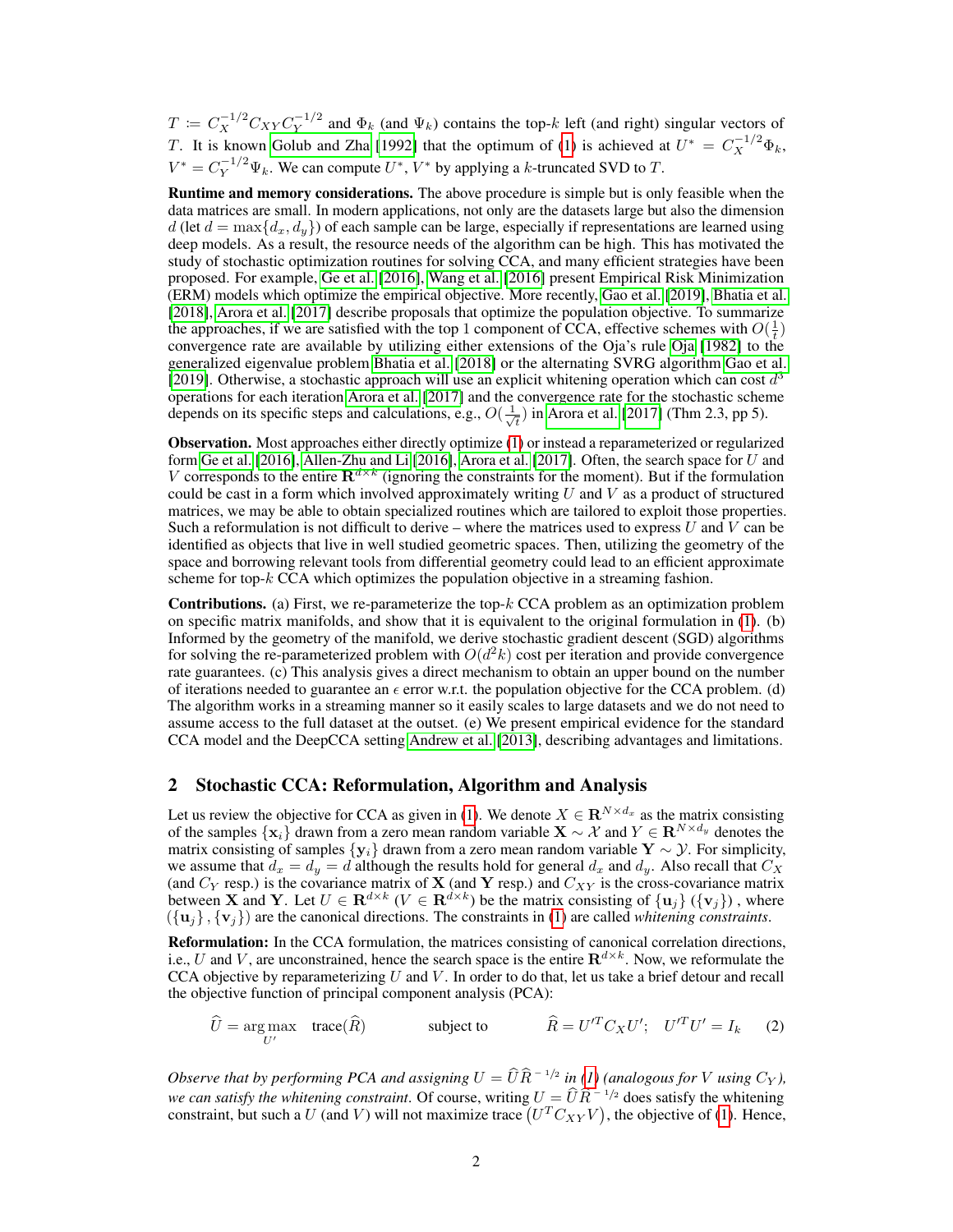additional work beyond the PCA solution is needed. Let us start from  $\widehat{R}$  but relax the PCA solution by using an arbitrary  $\tilde{R}$  instead of diagonal  $\hat{R}$  (this will still satisfy the whitening constraint).

Write  $U = \widetilde{U}\widetilde{R}$  with  $\widetilde{U}^T\widetilde{U} = I_k$  and  $\widetilde{R} \in \mathbb{R}^{k \times k}$ . Thus we can approximate CCA objective (we will later check how good this approximation is) as

<span id="page-2-0"></span>
$$
\max_{\substack{\tilde{U}, \tilde{V} \in \mathbf{St}(k,d) \\ R_u, R_v \in \mathbf{R}^{k \times k} \\ U = \tilde{U}R_u; V = \tilde{V}R_v}} \underbrace{\text{trace}\left(U^T C_{XY} V\right)}_{\tilde{F}} + \underbrace{\text{trace}\left(\tilde{U}^T C_X \tilde{U}\right) + \text{trace}\left(\tilde{V}^T C_Y \tilde{V}\right)}_{\tilde{F}_{\text{pea}}} \text{ s.t. } \underbrace{U^T C_X U = I_k}_{V^T C_Y V = I_k} \tag{3}
$$

Here,  $\mathbf{St}(k, d)$  denotes the manifold consisting of  $d \times k$  (with  $k \leq d$ ) column orthonormal matrices, i.e.,  $\text{St}(k, d) = \{ X \in \mathbf{R}^{d \times k} | X^T X = I_k \}$ . Observe that in [\(3\)](#page-2-0), we approximate the optimal U and V as a linear combination of  $\tilde{U}$  and  $\tilde{V}$  respectively. *Thus, the aforementioned PCA solution can act as a feasible initial solution for [\(3](#page-2-0)*).

As the choice of  $R_u$  and  $R_v$  is arbitrary, we can further reparameterize these matrices by constraining them to be full rank (of rank  $k$ ) and using the RQ decomposition [Golub and Reinsch](#page-10-9) [\[1971\]](#page-10-9) which gives us the following reformulation.

#### <span id="page-2-1"></span>A Reformulation for CCA

<span id="page-2-3"></span>
$$
\begin{array}{ll}\n\text{max} & \text{trace}\left(U^T C_{XY} V\right) + \text{trace}\left(\tilde{U}^T C_X \tilde{U}\right) + \text{trace}\left(\tilde{V}^T C_Y \tilde{V}\right) \\
U = \tilde{U} S_u Q_u; \ V = \tilde{V} S_v Q_v & \tilde{F} \\
\text{subject to} & U^T C_X U = I_k \\
& V^T C_Y V = I_k \\
& \tilde{U}, \tilde{V} \in \text{St}(k, d); \ Q_u, Q_v \in \text{SO}(k) \\
& S_u, S_v \text{ is upper triangular}\n\end{array} \tag{4a}
$$

Here,  $SO(k)$  is the space of  $k \times k$  special orthogonal matrices, i.e.,  $SO(k)$  $\{X \in \mathbf{R}^{k \times k} | X^T X = I_k; \det(X) = 1 \}$ . Before evaluating how good the aforementioned approximation is, we first point out some useful properties of the reformulation [\(4\)](#page-2-1): (a) in the reparametrization of U and V, all components are structured, hence, the search space becomes a subset of  $\mathbb{R}^{k \times k}$  (b) we can essentially initialize with a PCA solution and then try to optimize [\(4\)](#page-2-1) via some scheme.

Why [\(4\)](#page-2-1) helps? First, we note that CCA seeks to maximize the total correlation under the constraint that different components are decorrelated. One difficulty in the optimization is to ensure decorrelation, which leads to a higher complexity in existing streaming CCA algorithms. On the contrary, in [\(4\)](#page-2-1), we separate [\(1\)](#page-0-0) into finding the PCs,  $\hat{U}$ ,  $\hat{V}$  (by adding the variance maximization terms) and finding the linear combination ( $S_uQ_u$  and  $S_vQ_v$ ) of the principal directions. After optimizing for these variables, the whitening constraints are, up to a rescaling, automatically satisfied. Here, we can (almost) utilize an efficient off-the-shelf streaming PCA algorithm. We will defer describing the specific details of the individual steps until the next sub-section. First, we will show why substituting [\(1\)](#page-0-0) with [\(4\)](#page-2-1) is sensible under some assumptions.

Why the solution of the reformulation makes sense? We start by stating some mild assumptions needed for the analysis. Assumptions: (a) The random variables  $X \sim \mathcal{N}(0, \Sigma_x)$  and  $Y \sim \mathcal{N}(0, \Sigma_y)$ with covariance  $\Sigma_x \preceq cI_d$  and covariance  $\Sigma_y \preceq cI_d$  for some  $c > 0$ . (b) The samples X and Y drawn from X and V respectively have zero mean. (c) For a given  $k \le d$ ,  $\Sigma_x$ ,  $\Sigma_y$  have non-zero top- $k$  eigen values.

We show how the presented solution, assuming access to an effective numerical procedure, approximates the CCA problem presented in [\(1\)](#page-0-0). We formally state the result in the following theorem with a sketch of proof (appendix includes the full proof) by first stating the following proposition.

**Definition 1.** *A random variable* **X** *is called sub-Gaussian if the norm given by*  $||\mathbf{X}||_* :=$  $\inf \{d \geq 0 | \mathbf{E_X}\left[\exp\left(\text{trace}(X^TX)/d^2\right)\right] \leq 2\}$  is finite. Let  $U \in \mathbf{R}^{d \times k}$ , then **X**U is sub-Gaussian [Ver](#page-11-6)*[shynin](#page-11-6) [\[2017\]](#page-11-6).*

<span id="page-2-2"></span>Proposition 1 [\(Reiß et al.](#page-11-7) [\[2020\]](#page-11-7)). *Let* X *be a random variable which follows a sub-Gaussian distribution. Let*  $\widehat{X}$  *be the approximation of*  $X \in \mathbf{R}^{N \times d}$  (samples drawn from  $\mathcal{X}$ ) with the top-k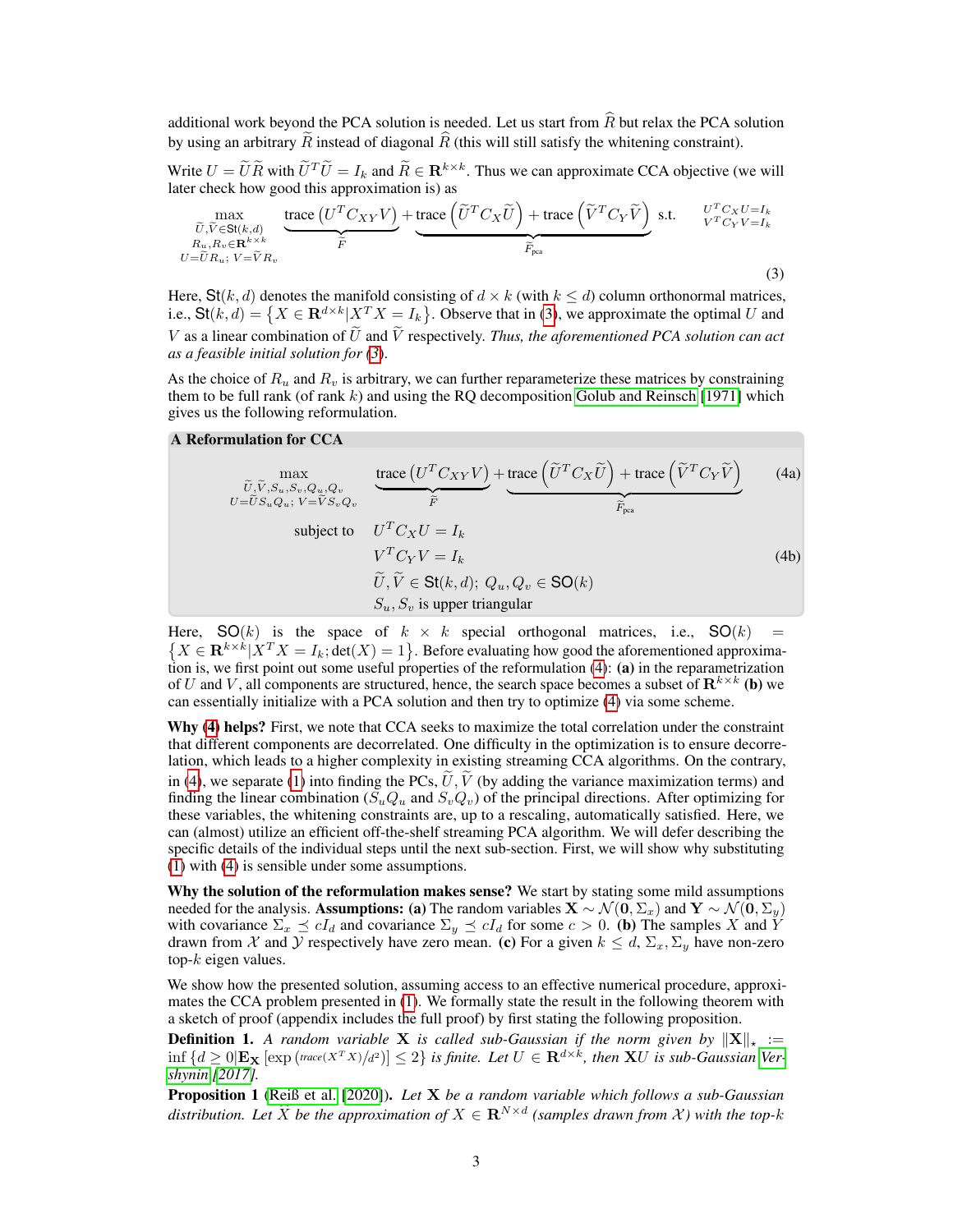*principal vectors. Let*  $\tilde{C}_X$  *be the covariance of*  $\hat{X}$ *. Also, assume that*  $\lambda_i$  *is the i*<sup>th</sup> eigen value of  $\tilde{C}_A$  $C_X$  for  $i = 1, \dots, d-1$  and  $\lambda_i \geq \lambda_{i+1}$  for all i. Then, the PCA reconstruction error, denoted by  $\mathcal{E}_k = \mathbf{E_X} || X - \widehat{X} ||$  *(in the Frobenius norm sense) can be upper bounded as follows* 

$$
\mathcal{E}_k \le \min\left(\sqrt{2k} \|\Delta\|_2, \frac{2\|\Delta\|_2^2}{\lambda_k - \lambda_{k+1}}\right), \quad \Delta = C_X - \widetilde{C}_X.
$$

The aforementioned proposition suggests that the error between the data matrix  $X$  and the reconstructed data matrix  $\hat{X}$  using the top-k principal vectors is bounded.

Recall from [\(1\)](#page-0-0) and [\(4\)](#page-2-1) that the optimal value of the true and approximated CCA objective is denoted by F and F respectively. The following theorem states that we can bound the error,  $E = ||F - F||$ (proof in the appendix). In other words, if we start from PCA solution and can successfully optimize [\(4\)](#page-2-1) without leaving the feasible set, we will obtain a good solution.

**Theorem 1.** *Using the hypothesis and assumptions above, the approximation error*  $E = ||F - \tilde{F}||$ as a function of  $\overline{N}$  is bounded and goes to zero as  $N \to \infty$  while the whitening constraints in *equation [4b](#page-1-0) are satisfied.*

*Sketch of the Proof.* Let  $U^*$  and  $V^*$  be the true solution of CCA, i.e., of [\(1\)](#page-0-0). Let  $U = \tilde{U}S_uQ_u$ ,  $V = \tilde{V}S_uQ_u$  $VS_vQ_v$  be the solution of [\(4\)](#page-2-1), with  $U, V$  be the PCA solutions of X and Y respectively. Let  $\hat{X} = X\tilde{U}\tilde{U}^T$  and  $\hat{Y} = Y\tilde{V}\tilde{V}^T$  be the reconstruction of X and Y using principal vectors. Let  $S_u Q_u = \tilde{U}^T U^*$  and  $S_v Q_v = \tilde{V}^T V^*$ . Then we can write  $\tilde{F} = \text{trace}(U^T C_{XY} V)$ = trace  $\left(\frac{1}{N}\left(\widehat{X}U^*\right)^T \widehat{Y}V^*\right)$ . Similarly we can write  $F = \text{trace}\left(\frac{1}{N}\left(XU^*\right)^T YV^*\right)$ . As  $\widehat{X}$  and  $\widehat{Y}$ are the approximation of  $X$  and  $Y$  respectively using the principal vectors, we use Prop. [1](#page-2-2) to bound the error  $||F - \widetilde{F}||$ . Now observe that  $\widehat{X}U$  can be rewritten into  $X\widetilde{U}\widetilde{U}^T U$  (similar for  $\widehat{Y}V$ ). Thus, as long as the solution  $S_uQ_u$  and  $S_vQ_v$  respectively well-approximate  $\tilde{U}^TU$  and  $\tilde{V}^TU$ ,  $\tilde{F}$  is a good approximation of F.

Now, the only unresolved issue is an optimization scheme for equation [4a](#page-2-3) that keeps the constraints in equation [4b](#page-1-0) satisfied by leveraging the geometry of the structured solution space.

#### 2.1 How to numerically optimize [\(4a\)](#page-2-3) satisfying constraints in [\(4b\)](#page-1-0)?

**Overview.** We now describe how to maximize the formulation in [\(4a\)](#page-2-3)–[\(4b\)](#page-1-0) with respect to  $\tilde{U}$ ,  $\tilde{V}$ ,  $Q_u$ ,  $Q_v$ ,  $S_u$  and  $S_v$ . We will first compute top-k principal vectors to get  $\tilde{U}$  and  $\tilde{V}$ . Then, we will use a gradient update rule to solve for  $Q_u, Q_v, S_u$  and  $S_v$  to improve the objective. Since all these matrices are "structured", care must be taken to ensure that the matrices *remain on their respective manifolds* – which is where the geometry of the manifolds will offer desirable properties. We re-purpose a Riemannian stochastic gradient descent (RSGD) to achieve this task, so call our algorithm *RSG+*. Of course, more sophisticated Riemannian optimization techniques can be substituted in. For instance, different Riemannian optimization methods are available in [Absil et al.](#page-9-0) [\[2007\]](#page-9-0) and optimization schemes for many manifolds are offered in PyManOpt [Boumal et al.](#page-10-10) [\[2014\]](#page-10-10).

The algorithm block is in Algorithm [1.](#page-5-0) Recall that  $\tilde{F}_{\text{pca}} = \text{trace} (U^T C_X U) + \text{trace} (V^T C_Y V)$  is the contribution from the principal directions which we used to ensure the "whitening constraint". Moreover,  $\tilde{F}$  = trace  $(U^T C_{XY} V)$  is the contribution from the canonical correlation directions (*note that we use the subscript 'cca' for making CCA objective explicit*). The algorithm consists of four main blocks denoted by different colors, namely (a) the Red block deals with gradient calculation of the objective function where we calculate the top-k principal vectors (denoted by  $F_{\text{pca}}$ ) with respect to  $\tilde{U}$ ,  $\tilde{V}$ ; (b) the Green block describes calculation of the gradient corresponding to the canonical directions (denoted by  $\widetilde{F}$ ) with respect to  $\widetilde{U}$ ,  $\widetilde{V}$ ,  $S_u$ ,  $S_v$ ,  $Q_u$  and  $Q_v$ ; (c) the Gray block combines the gradient computation from both  $\tilde{F}_{\text{pca}}$  and  $\tilde{F}$  with respect to unknowns  $\tilde{U}, \tilde{V}, S_u, S_v, Q_u$  and  $Q_v$ ; and finally (d) the Blue block performs a batch update of the canonical directions  $\tilde{F}$  using Riemannian gradient updates.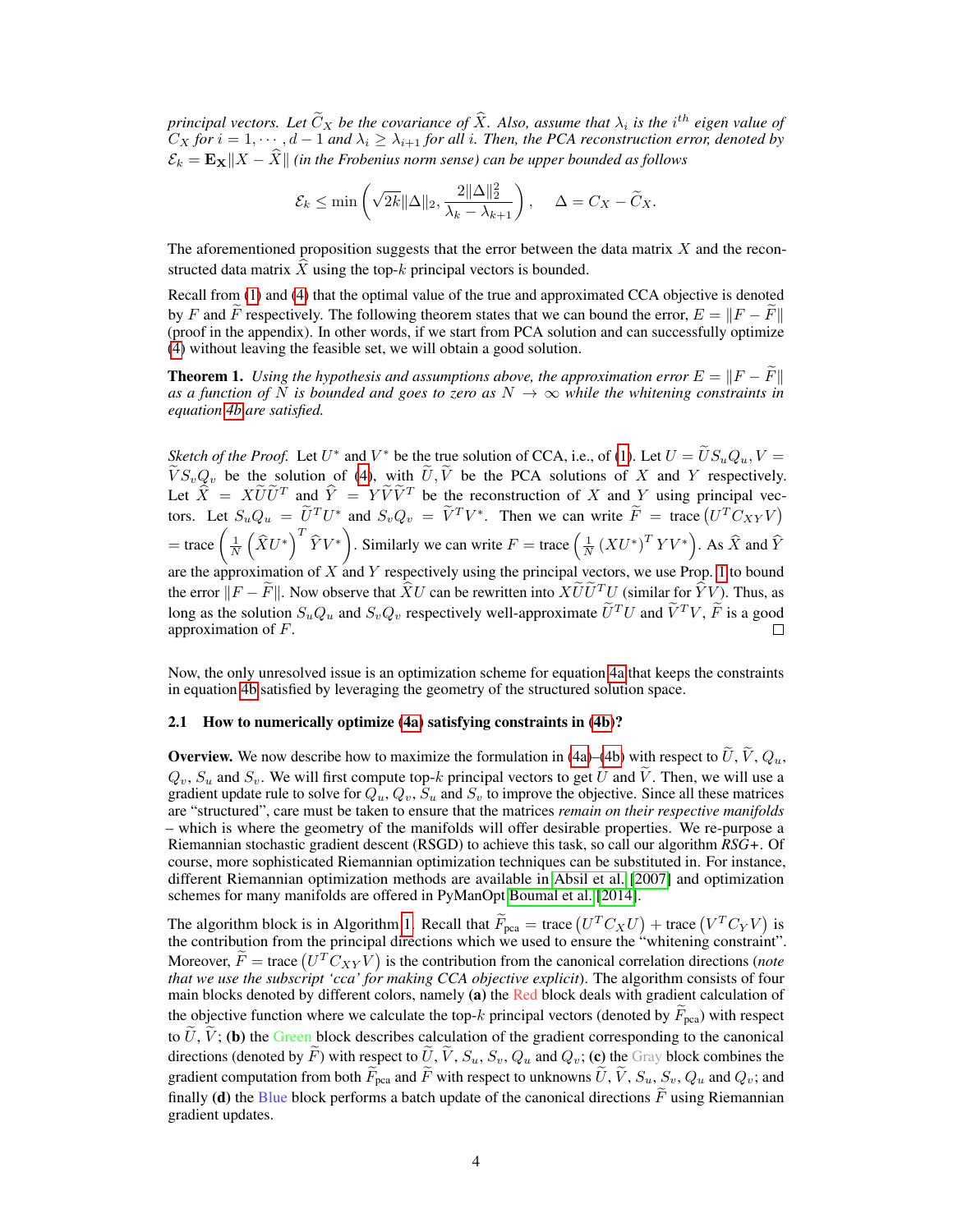**Gradient calculations.** The gradient update for  $\tilde{U}$ ,  $\tilde{V}$  is divided into two parts (a) The (Red block) gradient updates the "principal" directions (denoted by  $\nabla_{\tilde{U}} \tilde{F}_{\text{pca}}$  and  $\nabla_{\tilde{V}} \tilde{F}_{\text{pca}}$ ), which is specifically designed to satisfy the *whitening constraint*. This requires updating the principal subspaces, so, the gradient descent needs to proceed on the manifold of k-dimensional subspaces of  $\mathbb{R}^d$ , i.e., on the Grassmannian Gr( $k, d$ ). (b) The (green block) gradient from the objective function in [\(4\)](#page-2-1), is denoted by  $\nabla_{\widetilde{U}}\widetilde{F}$  and  $\nabla_{\widetilde{V}}\widetilde{F}$ . In order to ensure that the Riemannian gradient update for  $\widetilde{U}$  and  $\widetilde{V}$  stays on the manifold St(k, d), we need to make sure that the gradients, i.e.,  $\nabla_{\tilde{U}}\tilde{F}$  and  $\nabla_{\tilde{V}}\tilde{F}$  lies in the tangent space of  $St(k, d)$ . To do so, we need to first calculate the Euclidean gradient and then project on to the tangent space of  $St(k, d)$ .

The gradient updates for  $Q_u, Q_v, S_u, S_v$  are given in the green block, denoted by  $\nabla_{Q_u} \tilde{F}, \nabla_{Q_v} \tilde{F}$ ,  $\nabla_{S_u} \widetilde{F}$  and  $\nabla_{S_v} \widetilde{F}$ . Note that unlike the previous step, this gradient only has components from canonical correlation calculation. As before, this step requires first computing the Euclidean gradient and then projecting on to the tangent space of the underlying Riemannian manifolds involved, i.e.,  $SO(k)$  and the space of upper triangular matrices.

Finally, we get the gradient to update the canonical directions by combining the gradients which is shown in the gray block. With these gradients we can perform a batch update as shown in the blue block. A schematic diagram is given in Fig. [1.](#page-4-0)

Using results presented next in Propositions [2–](#page-4-1) [3,](#page-4-2) this scheme can be shown (under some assumptions) to approximately optimize the CCA objective in [\(1\)](#page-0-0).

We can now move to the convergence properties of the algorithm. We present two results stating the asymptotic proof of convergence for  $top-k$ principal vectors and canonical directions in the algorithm.

<span id="page-4-1"></span>Proposition 2 [\(Chakraborty et al.](#page-10-11) [\[2020\]](#page-10-11)). *(Asymptotically) If the samples,* X*, are drawn from a Gaussian distribution, then the gradient update rule presented in Step [5](#page-5-1) in Algorithm [1](#page-5-0)*

<span id="page-4-0"></span>

Figure 1: Schematic diagram of the proposed CCA algorithm, here  $F_{\text{tot}} = F + F_{\text{pca}}$ , where F is the approximated objective value for CCA (as in [\(4\)](#page-2-1))

*returns an orthonormal basis – the top-k principal vectors of the covariance matrix*  $C_X$ .

<span id="page-4-2"></span>Proposition 3. *[\(Bonnabel](#page-10-12) [\[2013\]](#page-10-12)) Consider a connected Riemannian manifold* M *with injectivity radius bounded from below by*  $I > 0$ *. Assume that the sequence of step sizes*  $(\gamma_l)$  *satisfy the condition (a)*  $\sum \gamma_l^2 < \infty$  *(b)*  $\sum \gamma_l = \infty$ *. Suppose*  $\{A_l\}$  *lie in a compact set*  $K \subset \mathcal{M}$ *. We also suppose that*  $\exists D>0$  such that,  $g_{A_l}\left(\nabla_{A_l}\widetilde{F},\nabla_{A_l}\ \widetilde{F}\right)\leq D.$  Then  $\nabla_{A_l}\ \widetilde{F}\rightarrow 0$  and  $l\rightarrow\infty.$ 

Notice that in our problem, the injectivity radius bound in Proposition [3](#page-4-2) is satisfied as "I" for  $Gr(p, n)$ ,  $St(p, n)$  or  $SO(p)$  is  $\pi/2\sqrt{2}, \pi/2\sqrt{2}, \pi/2$  respectively. So, in order to apply Proposition [3,](#page-4-2) we need to guarantee the step sizes satisfy the aforementioned condition. One example of the step sizes that satisfies the property is  $\gamma_l = \frac{1}{l+1}$ .

#### 2.2 Convergence rate and complexity of the RSG+ algorithm

In this section, we describe the convergence rate and complexity of the algorithm proposed in Algorithm [1.](#page-5-0) Observe that the key component of Algorithm [1](#page-5-0) is a Riemannian gradient update. Let  $A_t$  be the generic entity needed to be updated in the algorithm using the Riemannian gradient update  $A_{t+1} = \textsf{Exp}_{A_t} \left( -\gamma_t \nabla_{A_t} \widetilde{F} \right)$ , where  $\gamma_t$  is the step size at time step t. Also assume  $\{A_t\} \subset \mathcal{M}$  for a Riemannian manifold  $M$ . The following proposition states that under certain assumptions, the Riemannian gradient update has a convergence rate of  $O\left(\frac{1}{t}\right)$ .

Proposition 4. *[\(Nemirovski et al.](#page-11-8) [\[2009\]](#page-11-8), [Bécigneul and Ganea](#page-10-13) [\[2018\]](#page-10-13)) Let* {At} *lie inside a geodesic ball of radius less than the minimum of the injectivity radius and the strong convexity radius of* M*. Assume* M *to be a geodesically complete Riemannian manifold with sectional curvature lower bounded by*  $\kappa \leq 0$ *. Moreover, assume that the step size*  $\{\gamma_t\}$  *diverges and the squared step size converges. Then, the Riemannian gradient descent update given by*  $A_{t+1} = \textsf{Exp}_{A_t}\left(-\gamma_t \nabla_{A_t} \widetilde{F}\right)$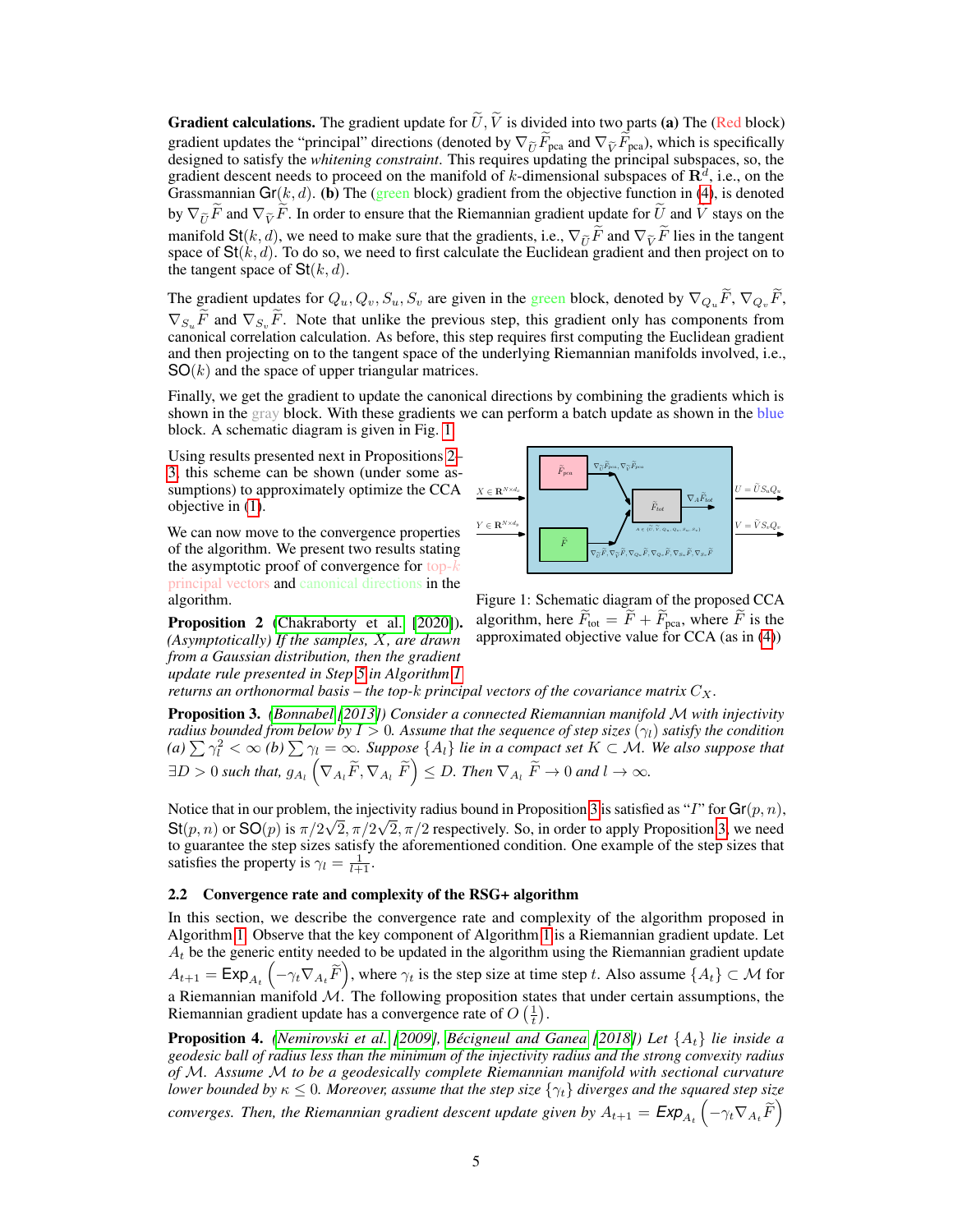Algorithm 1: Riemannian SGD based algorithm (RSG+) to compute canonical directions

- 1 Input:  $X \in \mathbf{R}^{N \times d_x}, Y \in \mathbf{R}^{N \times d_y}, k > 0$
- 2 Output:  $U \in \mathbf{R}^{d_x \times k}, V \in \mathbf{R}^{d_y \times k}$
- 3 Initialize  $\widetilde{U}, \widetilde{V}, Q_u, Q_v, S_u, S_v$
- 4 Partition data X, Y into batches of size B. Let  $j<sup>th</sup>$  batch be denoted by  $X_j$  and  $Y_j$
- 5 for  $j \in \left\{1, \cdots, \left\lfloor \frac{N}{B} \right\rfloor \right\}$  do

**Gradient for top-k principal vectors:** calculating  $\nabla_{\widetilde{U}}\widetilde{F}_{\text{pca}}, \nabla_{\widetilde{V}}\widetilde{F}_{\text{pca}}$ 

- 1. Partition  $X_j(Y_j)$  into  $L(L = \lfloor \frac{B}{k} \rfloor)$  blocks of size  $d_x \times k(d_y \times k)$ ;
- 2. Let the  $l^{th}$  block be denoted by  $Z_l^x$  ( $Z_l^y$ );
- 3. Orthogonalize each block and let the orthogonalized block be denoted by  $\hat{Z}_l^x(\hat{Z}_l^y)$ ;
- 4. Let the subspace spanned by each  $\hat{Z}_l^x$  (and  $\hat{Z}_l^y$ ) be  $\hat{Z}_l^x \in \text{Gr}(k, d_x)$  (and  $\hat{Z}_l^y \in \text{Gr}(k, d_y)$ );

<span id="page-5-1"></span>
$$
\nabla_{\widetilde{U}} \widetilde{F}_{\text{pca}} = -\sum_{l} \text{Exp}_{\widetilde{U}}^{-1} \left( \hat{\mathcal{Z}}_{l}^{x} \right) \quad \nabla_{\widetilde{V}} \widetilde{F}_{\text{pca}} = -\sum_{l} \text{Exp}_{\widetilde{V}}^{-1} \left( \hat{\mathcal{Z}}_{l}^{y} \right) \tag{5}
$$

**Gradient from equation [4](#page-2-1):** calculating  $\nabla_{\tilde{U}}\tilde{F}, \nabla_{\tilde{V}}\tilde{F}, \nabla_{Q_u}\tilde{F}, \nabla_{Q_v}\tilde{F}, \nabla_{S_u}\tilde{F}, \nabla_{S_v}\tilde{F}$ 

 $\nabla_{\widetilde{U}}\widetilde{F}=\frac{\partial F}{\partial\widetilde{U}}-\widetilde{U}\frac{\partial F}{\partial\widetilde{U}}$  $\begin{array}{ccc} {^T}\tilde{U} & \nabla_{\tilde{V}}\widetilde{F}=\frac{\partial \tilde{F}}{\partial \tilde{V}}-\widetilde{V}\frac{\partial \tilde{F}}{\partial \tilde{V}} \nonumber \ & \widetilde{F} & \widetilde{F} \end{array}$  $T\widetilde{V}$  $\nabla_{Q_u}\widetilde{F}=\frac{\partial F}{\partial Q_u}-\frac{\partial F}{\partial Q_u}$  $T \quad \nabla_{Q_v} \widetilde{F} = \frac{\partial \widetilde{F}}{\partial Q_v} - \frac{\partial \widetilde{F}}{\partial Q_v}$ T  $\nabla_{S_u}\widetilde{F} = \mathrm{Upper}\left(\frac{\partial \widetilde{F}}{\partial S_u}\right) \quad \nabla_{S_v}\widetilde{F} = \mathrm{Upper}\left(\frac{\partial \widetilde{F}}{\partial S_v}\right)$ 

Here, Upper returns the upper triangular matrix of the input matrix and  $\frac{\partial F}{\partial \tilde{U}}$ ,  $\frac{\partial F}{\partial \tilde{V}}$ ,  $\frac{\partial F}{\partial Q_u}$ ,  $\frac{\partial F}{\partial Q_v}$ ,  $\frac{\partial F}{\partial S_u}$ ,  $\frac{\partial F}{\partial S_v}$  give the Euclidean gradients, which are provided in appendix.

#### Gradient to update canonical directions

8  $\nabla_{\tilde{U}} F_{\text{tot}} = \nabla_{\tilde{U}} F_{\text{pca}} + \nabla_{\tilde{U}} F$   $\nabla_{\tilde{V}} F_{\text{tot}} = \nabla_{\tilde{V}} F_{\text{pca}} + \nabla_{\tilde{V}} F;$  $\nabla_X F_{\text{tot}} = \nabla_X F$  where, X is a generic entity:  $X \in \{Q_u, Q_v, S_u, S_v\};$ 

Batch update of canonical directions

 $A = \textsf{Exp}_A\left(-\gamma_j \nabla_A \widetilde{F}_{\text{tot}}\right)$  where, A is a generic entity:  $A \in \{ \widetilde{U}, \widetilde{V}, Q_u, Q_v, S_u, S_v \};$ 

<sup>10</sup> end for

6

7

9

<span id="page-5-0"></span>11  $U = \widetilde{U}Q_uS_u$  and  $V = \widetilde{V}Q_vS_v;$ 

*with a bounded*  $\nabla_{A_t}\widetilde{F}$ *, i.e.,*  $\|\nabla_{A_t}\widetilde{F}\| \leq C < \infty$  for some  $C \geq 0$ , converges in the rate of  $O\left(\frac{1}{t}\right)$  with the number of iterates bounded by  $\mathcal{O}(N + D/\epsilon^2)$ , for some tolerance  $\epsilon > 0$  and for the Lipschitz *bound*  $D$  *of the objective function*  $\overline{F}$ *.* 

For this result to be applicable, we need the CCA objective function to be geodesically convex as a function of U and V (proof in the appendix). All Riemannian manifolds we needed, i.e.,  $\mathbf{Gr}(k, d)$ ,  $St(k, d)$  and  $SO(k)$  are geodesically complete, and these manifolds have non-negative sectional curvatures, i.e., lower bounded by  $\kappa = 0$ . Moreover the minimum of convexity and injectivity radius for  $\text{Gr}(k, d)$ ,  $\text{St}(k, d)$  and  $\text{SO}(k)$  are  $\pi/2\sqrt{2}$ . Now, as long as the Riemannian updates lie inside the geodesic ball of radius less than  $\pi/2\sqrt{2}$ , the convergence rate for RGD applies in our setting.

Running time. To evaluate time complexity, we must look at the main compute-heavy steps needed. The basic modules are Exp and Exp<sup>−1</sup> maps for  $St(k, d)$ , Gr(k, d) and SO(k) manifolds (see Table 1 in appendix for a detailed specification of these maps). Observe that the complexity of these modules is influenced by the complexity of svd needed for the Exp map for the St and Gr manifolds. Our algorithm involves structured matrices of size  $d \times k$  and  $k \times k$ , so any matrix operation should not exceed a cost of  $O(\max(d^2k, k^3))$ , since in general  $d \gg k$ . Specifically, the most expensive calculation is SVD of matrices of size  $d \times k$ , which is  $O(d^2k)$ , see [Golub and Reinsch](#page-10-9) [\[1971\]](#page-10-9). All other calculations are dominated by this term.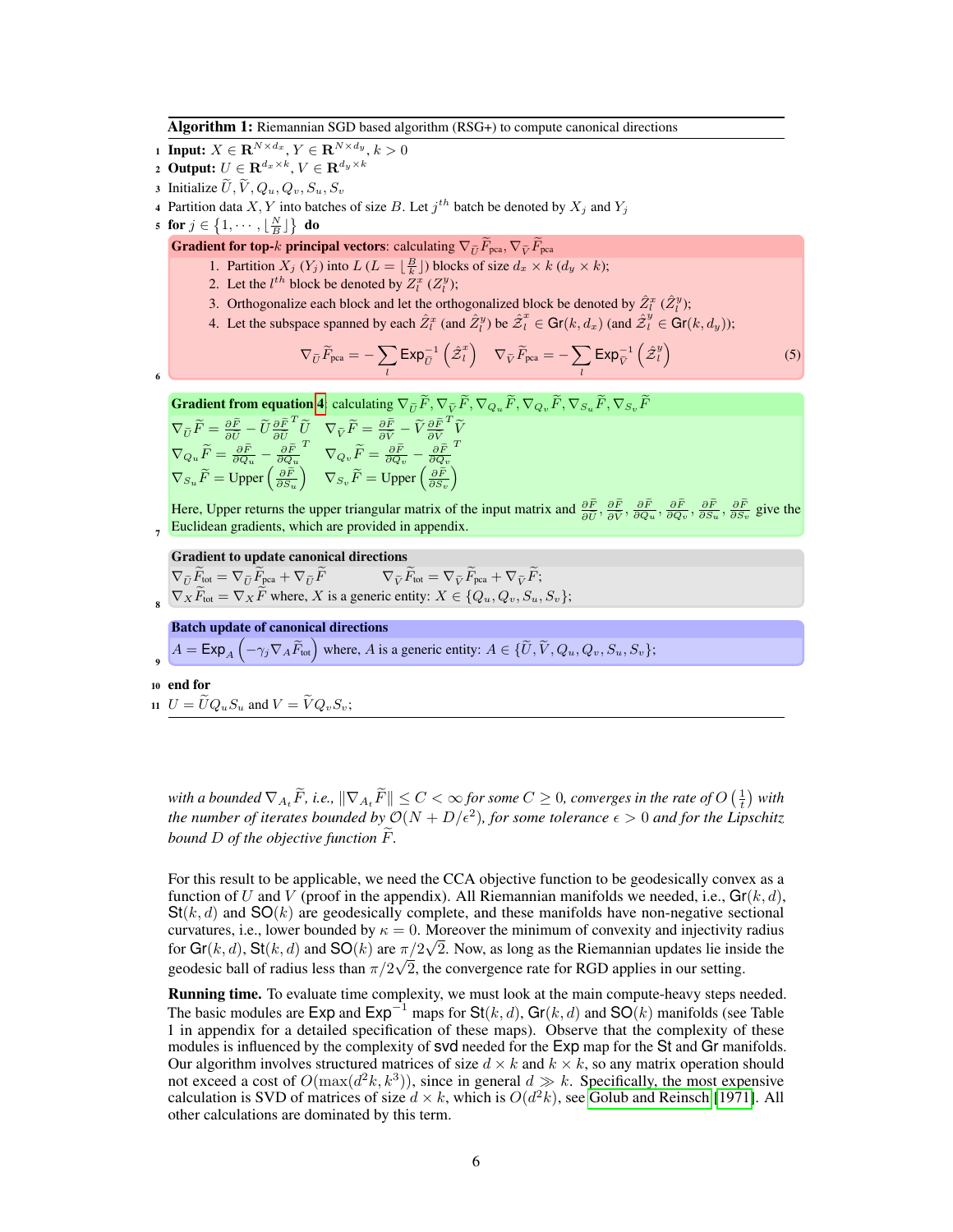|               | <b>MNIST</b> |               |      | Mediamill         |       |  | <b>CIFAR</b>      |                                                       |        |
|---------------|--------------|---------------|------|-------------------|-------|--|-------------------|-------------------------------------------------------|--------|
| Time $(s)$    |              |               |      |                   |       |  |                   | $k=1$ $k=2$ $k=4$ $k=1$ $k=2$ $k=4$ $k=1$ $k=2$ $k=4$ |        |
| $RSG+$ (Ours) |              | $4.16$ $4.24$ | 4.71 | 1.89              | 1.60  |  | $1.44 \pm 14.80$  | 17.22                                                 | 22.10  |
| MSG           | 35.32        | 42.09         |      | $49.17 \pm 11.59$ | 14.21 |  | $17.34 \pm 80.21$ | 100.80                                                | 106.55 |

<span id="page-6-0"></span>Table 1: Wall-clock runtime of one pass through the data of our RSG+ and MSG on MNIST, Mediamill and CIFAR (average of 5 runs).

# 3 Experiments

We first evaluate RSG+ for extracting top-k canonical components on three benchmark datasets and show that it performs favorably compared with [Arora et al.](#page-10-7) [\[2017\]](#page-10-7). Then, we show that RSG+ also fits into feature learning in DeepCCA [Andrew et al.](#page-10-1) [\[2013\]](#page-10-1), and can scale to large feature dimensions where the non-stochastic method fails. Finally, we show that RSG+ can be used to improve fairness of deep neural networks without full access to labels of protected attributes during training.

## 3.1 CCA on Fixed Datasets

Datasets and baseline. We conduct experiments on three benchmark datasets (MNIST [LeCun et al.](#page-11-9) [\[2010\]](#page-11-9), Mediamill [Snoek et al.](#page-11-10) [\[2006\]](#page-11-10) and CIFAR-10 [Krizhevsky](#page-11-11) [\[2009\]](#page-11-11)) to evaluate the performance of RSG+ to extract top-k canonical components. To our knowledge, [Arora et al.](#page-10-7) [\[2017\]](#page-10-7) is the only previous work which stochastically optimizes the population objective in a streaming fashion and can extract top- $k$  components, so we compare our RSG+ with the matrix stochastic gradient (MSG) method proposed in [Arora et al.](#page-10-7) [\[2017\]](#page-10-7) (note: there are two methods proposed in [Arora et al.](#page-10-7) [\[2017\]](#page-10-7) and we choose MSG because it performs better in the experiments in [Arora et al.](#page-10-7) [\[2017\]](#page-10-7)). The details regarding the three datasets and how we process them are as follows:

**MNIST.** [LeCun et al.](#page-11-9) [\[2010\]](#page-11-9): MNIST contains grey-scale images of size  $28 \times 28$ . We use its full training set containing 60K images. Every image is split into left/right half, which are used as the two views. Mediamill. [Snoek et al.](#page-11-10) [\[2006\]](#page-11-10): Mediamill contains around 25.8K paired features of videos and corresponding commentary of dimension 120, 101 respectively. CIFAR-10. [Krizhevsky](#page-11-11) [\[2009\]](#page-11-11): CIFAR-10 contains  $60K32 \times 32$  color images. Like MNIST, we split the images into left/right half and use them as two views.

Evaluation metric. We choose to use Proportion of Correlations Captured (PCC) which is widely used [Ma et al.](#page-11-12) [\[2015\]](#page-11-12), [Ge et al.](#page-10-4) [\[2016\]](#page-10-4), partly due to its efficiency, especially for relatively large datasets. Let  $\hat{U} \in R^{d_x \times k}$ ,  $\hat{V} \in R^{d_y \times k}$  denote the estimated subspaces returned by RSG+, and  $U^* \in R^{d_x \times k}, V^* \in R^{d_y \times k}$  denote the true canonical subspaces (all for top-k). The PCC is defined as PCC =  $\frac{\text{TCC}(X\hat{U}, Y\hat{V})}{\text{TCC}(X\hat{U}^* \ YV^*)}$  $\frac{\text{TC}(X \cup T \cup T)}{\text{TC}(X \cup T^* , Y \cup T^*)}$ , where TCC is the sum of canonical correlations between two matrices.

Performance. We run our algorithm with step sizes chosen from  $\{1, 0.1, 0.01, 0.001, 0.0001,$ 0.00001}. The performance in terms of PCC as a function of the number of seen samples (shown in a streaming manner) are shown in Fig. [2,](#page-7-0) and our RSG+ achieves around  $10\times$  runtime improvement over MSG (see Table [1\)](#page-6-0). Our RSG+ captures more correlation than MSG [Arora et al.](#page-10-7) [\[2017\]](#page-10-7) while being 5 − 10 times faster. One case where our RSG+ underperforms [Arora et al.](#page-10-7) [\[2017\]](#page-10-7) is when the top-k eigenvalues are dominated by the top-l eigenvalues with  $l < k$  (Fig. [2b\)](#page-7-0): on Mediamill dataset, the top-4 eigenvalues of the covariance matrix in view 1 are: 8.61, 2.99, 1.15, 0.37. The first eigenvalue is dominantly large compared to the rest and our RSG+ performs better for  $k = 1$  and worse than [Arora et al.](#page-10-7) [\[2017\]](#page-10-7) for  $k = 2, 4$ . Runtime of RSG+ for different data dimensions (set  $d_x = d_y = d$ ) and number of total samples (from a joint Gaussian distribution) is in the appendix.

#### 3.2 CCA for Deep Feature Learning

Background and motivation. A deep neural network (DNN) extension of CCA was proposed by [Andrew et al.](#page-10-1) [\[2013\]](#page-10-1) and has become popular in multi-view representation learning tasks. The idea is to learn a deep neural network as the mapping from original data space to a latent space where the canonical correlations are maximized. We refer the reader to [Andrew et al.](#page-10-1) [\[2013\]](#page-10-1) for details of the task. Since deep neural networks are usually trained using SGD on mini-batches, this requires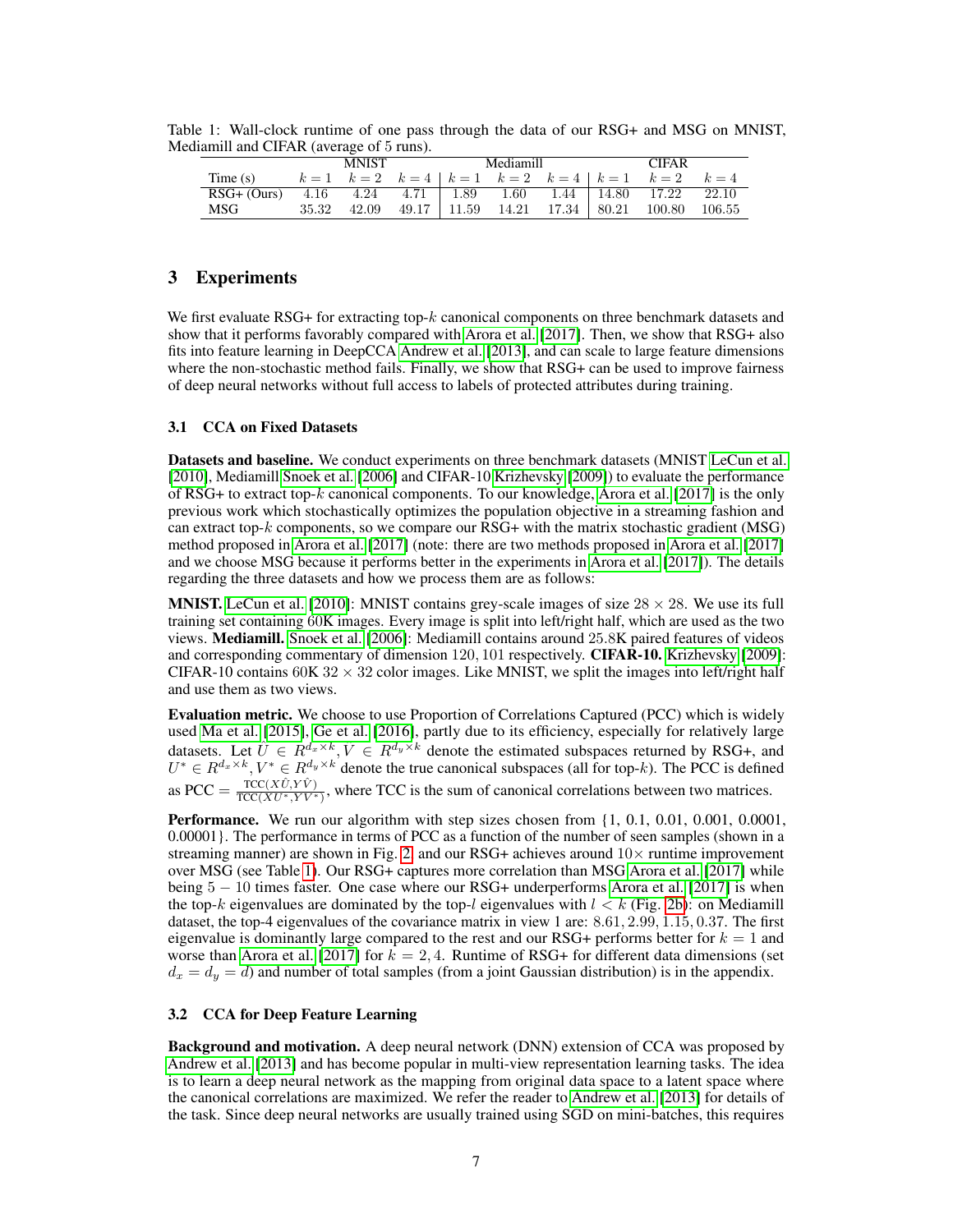<span id="page-7-0"></span>

Figure 2: Performance on three datasets in terms of PCC as a function of # of seen samples.

obtaining an estimate of the CCA objective at every iteration in a streaming fashion, thus our RSG+ can be a natural fit. We conduct experiments on a noisy version of MNIST dataset to evaluate RSG+.

Dataset. We follow [Wang et al.](#page-11-13) [\[2015a\]](#page-11-13) to construct a noisy version of MNIST: View 1 is a randomly sampled image which is first rescaled to [0, 1] and then rotated by a random angle from  $[-\frac{\pi}{4}, \frac{\pi}{4}]$ . View 2 is randomly sampled from the same class as view 1. Then we add independent uniform noise from  $[0, 1]$  to each pixel. Finally the image is truncated into  $[0, 1]$  to form view 2.

<span id="page-7-1"></span>Table 2: Results of feature learning on MNIST. N/A means fails to yield a result on our hardware.

| $Accuracy(\%)$ | $d = 100$ | $d = 500$ | $d = 1000$ |
|----------------|-----------|-----------|------------|
| DeepCCA        | 80.57     | N/A       | N/A        |
| Ours           | 79.79     | 84.09     | 86.39      |

Implementation details. We use a simple 2-layer MLP with ReLU nonlinearity, where the hidden dimension in the middle is 512 and the output feature dimension is  $d \in \{100, 500, 1000\}$ . After the network is trained on the CCA objective, we use a linear Support Vector Machine (SVM) to measure classification accuracy on output latent features. [Andrew et al.](#page-10-1) [\[2013\]](#page-10-1) uses the closed form CCA objective on the current batch directly, which costs  $O(d^3)$  memory and time for every iteration.

**Performance.** Table [2](#page-7-1) shows that we get similar performance when  $d = 100$  and can scale to large latent dimensions  $d = 1000$  while the batch method [Andrew et al.](#page-10-1) [\[2013\]](#page-10-1) encounters numerical difficulty on our GPU resources and the Pytorch [Paszke et al.](#page-11-14) [\[2019\]](#page-11-14) platform in performing an eigen-decomposition of a  $d \times d$  matrix when  $d = 500$ , and becomes difficult if d is larger than 1000.

#### 3.3 CCA for Fairness applications

<span id="page-7-2"></span>

Figure 3: Training architecture for fairness experiment. The model above is the pretrained model and the model below is being trained. Use of CCA allows the two network architectures to be different.

Background and motivation. Fairness is becoming an important issue to consider in the design of learning algorithms. A common strategy to make an algorithm fair is to remove the influence of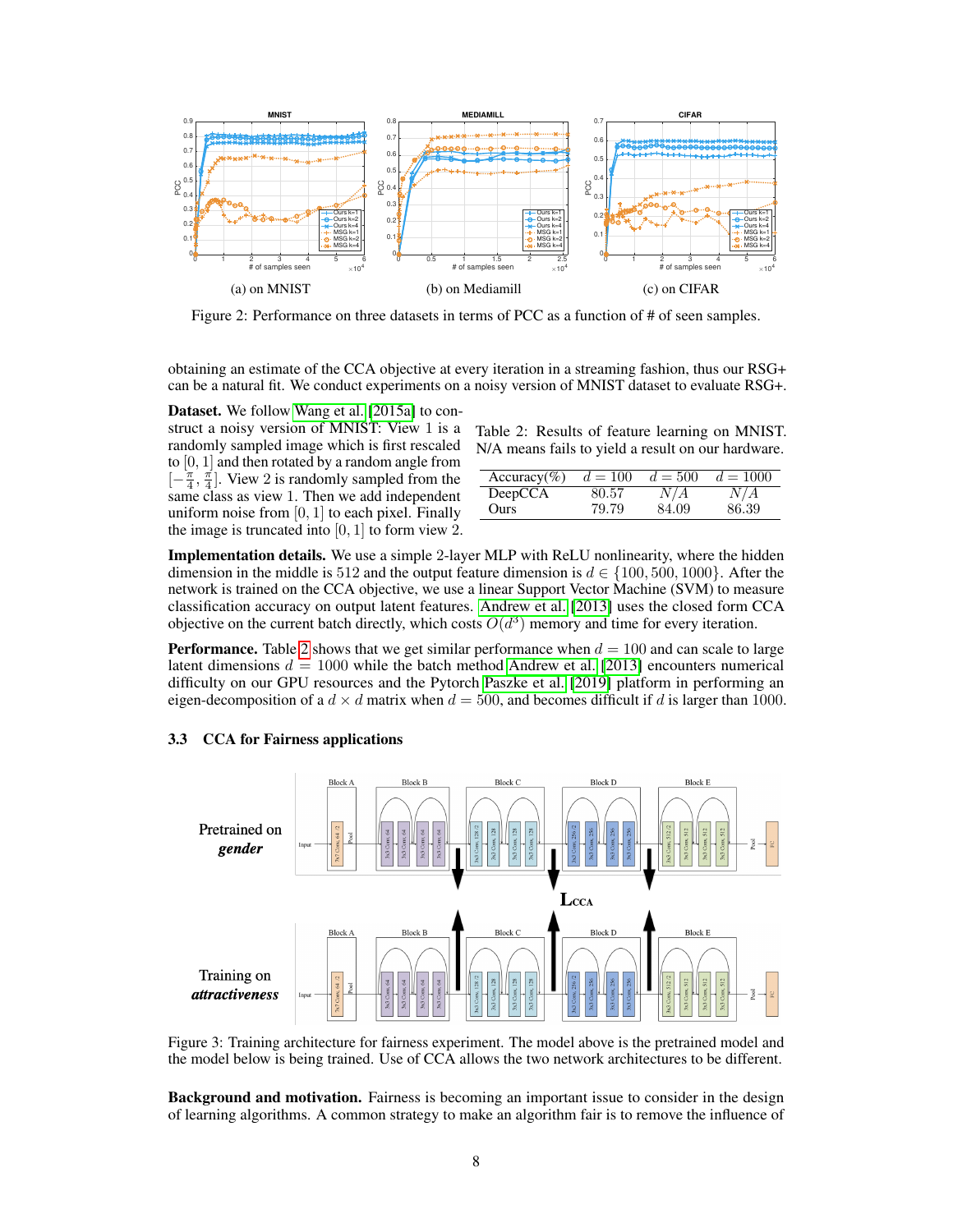one/more protected attributes when training the models, see [Lokhande et al.](#page-11-15) [\[2020\]](#page-11-15). Most methods assume that the labels of protected attributes are known during training but this may not always be possible. CCA enables considering a slightly different setting, where we may not have per-sample protected attributes which may be sensitive or hard to obtain for third-parties [Price and Cohen](#page-11-16) [\[2019\]](#page-11-16). On the other hand, we assume that a model pre-trained to predict the protected attribute labels is provided. For example, if the protected attribute is gender, we only assume that a good classifier which is trained to predict gender from the samples is available rather than sample-wise gender values themselves. We next demonstrate that fairness of the model, using standard measures, can be improved via constraints on correlation values from CCA.

Dataset. CelebA [Wang et al.](#page-11-17) [\[2015b\]](#page-11-17) consists of 200K celebrity face images from the internet. There are up to 40 labels, each of which is binary-valued. Here, we follow [Lokhande et al.](#page-11-15) [\[2020\]](#page-11-15) to focus on the *attactiveness* attribute (which we want to train a classifier to predict) and the *gender* is treated as "protected" since it may lead to an unfair classifier according to [Lokhande et al.](#page-11-15) [\[2020\]](#page-11-15).

Method. Our strategy is [\[2018\]](#page-11-3) which showed that canonical correlations can reveal the similarity in neural networks: when two networks (same architecture) are trained using different labels/schemes for example, canonical correlations can indicate how similar their features are. Our observation is the following. Consider a classifier that is trained on gender (the pro-

inspired by [Morcos et al.](#page-11-3) Table 3: Fairness results on CelebA. We applied CCA on three different layers in Resnet-18 respectively. See appendix for positions of conv 0, 1, 2. "Ours-conv[0,1]-conv[1,2]" means stacking features from different layers to form hypercolumn features [Hariharan et al.](#page-10-14) [\[2015\]](#page-10-14), which shows that our approach allows two networks to have different shape/size.

<span id="page-8-0"></span>

|                          | Accuracy(%) | $DEO(\%)$ | $DDP(\%)$ |
|--------------------------|-------------|-----------|-----------|
| Unconstrained            | 76.3        | 22.3      | 4.8       |
| $Ours-conv()$            | 76.5        | 17.4      | 1.4       |
| $Ours-conv1$             | 77.7        | 15.3      | $3.2\,$   |
| $Qurs-conv2$             | 75.9        | 22.0      | 2.8       |
| Ours-conv[0,1]-conv[1,2] | 76.0        | 22 I      | 39        |

tected attribute), and another classifier that is trained on *attractiveness*, if the features extracted by the latter model share a high similarity with the one trained to predict gender, then it is more likely that the latter model is influenced by features in the image pertinent to gender, which will lead to an unfairly biased trained model. We show that by imposing a loss on the canonical correlation between the network being trained (but we lack per-sample protected attribute information) and a well trained classifier pre-trained on the protected attributes, we can obtain a more fair model. This may enable training fairer models in settings which would otherwise be difficult. The training architecture is shown in Fig. [3.](#page-7-2)

Implementation details. To simulate the case where we only have a pretrained network on protected attributes, we train a Resnet-18 [He et al.](#page-10-15) [\[2016\]](#page-10-15) on the *gender* attribute, and when we train the classifier to predict *attractiveness*, we add a loss using the canonical correlations between these two networks on intermediate layers:  $L_{total} = L_{cross\text{-entropy}} + L_{CCA}$  where the first term is the standard cross entropy term and the second term is the canonical correlation. See appendix for more details of training/evaluation.

Results. We choose two commonly used error metrics for fairness: difference in Equality of Opportunity [Hardt et al.](#page-10-16) [\[2016\]](#page-10-16) (DEO), and difference in Demographic Parity [Yao and Huang](#page-12-0) [\[2017\]](#page-12-0) (DDP). We conduct experiments by applying the canonical correlation loss on three different layers in Resnet-18. In Table [3,](#page-8-0) we can see that applying canonical correlation loss generally improves the DEO and DDP metrics (lower is better) over the standard model (trained using cross entropy loss only). Specifically, applying the loss on early layers like conv0 and conv1 gets better performance than applying at a relatively late layer like conv2. Another promising aspect of our approach is that is can easily handle the case where the protected attribute is a continuous variable (as long as a well trained regression network on the protected attribute is given) while other methods like [Lokhande](#page-11-15) [et al.](#page-11-15) [\[2020\]](#page-11-15), [Zhang et al.](#page-12-1) [\[2018\]](#page-12-1) need to first discretize the variable and then enforce constraints which can be much more involved.

**Limitations.** Our current implementation has difficulty to scale beyond  $d = 10^5$  data dimension and this may be desirable for large scale DNNs. Exploring sparsity may be one way to solve the problem and will be enabled by additional developments in modern toolboxes.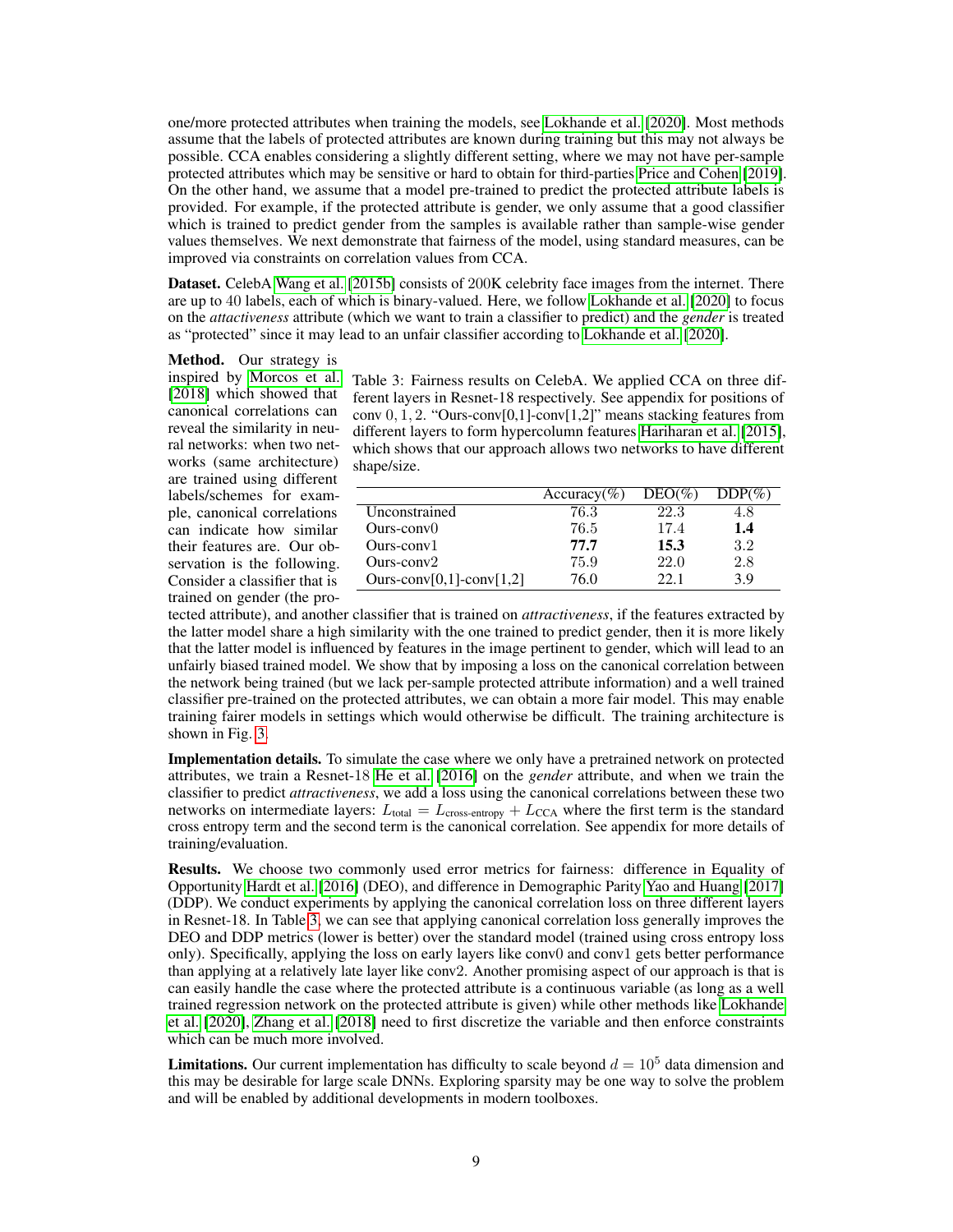# 4 Related Work

Stochastic CCA: There has been much interest in designing scalable and provable algorithms for CCA: [Ma et al.](#page-11-12) [\[2015\]](#page-11-12) proposed the first stochastic algorithm for CCA, where local convergence is proven for the non-stochastic version. [Wang et al.](#page-11-4) [\[2016\]](#page-11-4) designed an algorithm which uses alternating SVRG combined with shift-and-invert pre-conditioning, with global convergence properties. These stochastic methods, and [Ge et al.](#page-10-4) [\[2016\]](#page-10-4) [Allen-Zhu and Li](#page-10-8) [\[2016\]](#page-10-8), which reduce the CCA problem to a generalized eigenvalue problem and solve it via an efficient power method, all belong to the class of methods that seeks to to solve the empirical CCA problem. It can be seen as an ERM approximation of the original population objective, which requires solving numerically the empirical CCA objective on a fixed data set. These methods usually assume access to the full dataset at the outset, which may not be suitable for some practical applications where data is presented in a streaming manner. Recently, there appears to be an interest in considering the population CCA problem [Arora et al.](#page-10-7) [\[2017\]](#page-10-7) [Gao](#page-10-5) [et al.](#page-10-5) [\[2019\]](#page-10-5). The main difficulty in the population setting is that we have limited knowledge about the objective unless we know the distribution of  $X$  and  $Y$ . [Arora et al.](#page-10-7) [\[2017\]](#page-10-7) handles this problem by deriving an estimation of the gradient of the population objective whose error can be properly bounded so that applying proximal gradient to a convex relaxed objective will provably converge. [Gao et al.](#page-10-5) [\[2019\]](#page-10-5) provides a tightened analysis of the time complexity of the algorithm in [Wang et al.](#page-11-4) [\[2016\]](#page-11-4), and provides sample complexity for certain distributions. The problem we study is similar to the one in [Arora et al.](#page-10-7) [\[2017\]](#page-10-7), [Gao et al.](#page-10-5) [\[2019\]](#page-10-5): to optimize the population objective of CCA in a streaming fashion.

Riemannian Optimization: Riemannian optimization is a generalization of standard Euclidean optimization methods to smooth manifolds, which takes the following form: given  $f : \mathcal{M} \to \mathbf{R}$ , solve  $\min_{x \in \mathcal{M}} f(x)$ , where M is a Riemannian manifold. Advantages often include efficient numerical procedures for certain classes of constrained optimization problems. Applications include matrix and tensor factorization [Ishteva et al.](#page-10-17) [\[2011\]](#page-10-17), [Tan et al.](#page-11-18) [\[2014\]](#page-11-18), PCA [Edelman et al.](#page-10-18) [\[1998\]](#page-10-18), CCA [Yger et al.](#page-12-2) [\[2012\]](#page-12-2), and so on. We remark that [Yger et al.](#page-12-2) [\[2012\]](#page-12-2) also describes CCA formulation by rewriting it as a Riemannian optimization on the Stiefel manifold. In our work, we further explore the benefits of the Riemannian optimization toolkit, decomposing the linear space spanned by canonical vectors into products of several matrices which lie in several different Riemannian manifolds.

# 5 Conclusions

In this work, we presented a stochastic approach (RSG+) for the CCA model based on the observation that the solution of CCA can be decomposed into a product of matrices which lie on certain structured spaces. This affords specialized numerical schemes and makes the optimization more efficient. The optimization is based on Riemannian stochastic gradient descent and we provide a proof for its  $\tilde{O}(\frac{1}{t})$  convergence rate with the number of iterates upper bounded, with  $\tilde{O}(d^2k)$  time complexity per iteration. In experimental evaluations, we find that our RSG+ behaves favorably relative to the baseline stochastic CCA method in capturing the correlation in the datasets. We also show the use of RSG+ in the DeepCCA setting showing feasibility when scaling to large dimensions as well as in an interesting use case in training fair models.

Our full codebase is available for use at [https://github.com/zihangm/riemannian-streaming-cca.](https://github.com/zihangm/riemannian-streaming-cca)

Potential negative societal impacts. Since CCA is a fundamental problem in statistical machine learning and not tied to specific applications, we do not see a negative societal impact of our proposed method. However, it is possible that CCA can be used to uncover relationships between measurements which can be used for undesirable purposes.

# 6 Acknowledgments

This work was supported by NIH RF1AG059312, RF1AG062336 and R01EB022883, and NSF CCF  $#1918211$ . We thank Vishnu Lokhande for help with setting up the fairness experiments.

## References

<span id="page-9-0"></span>P.-A. Absil, R. E. Mahony, and R. Sepulchre. Optimization algorithms on matrix manifolds. 2007.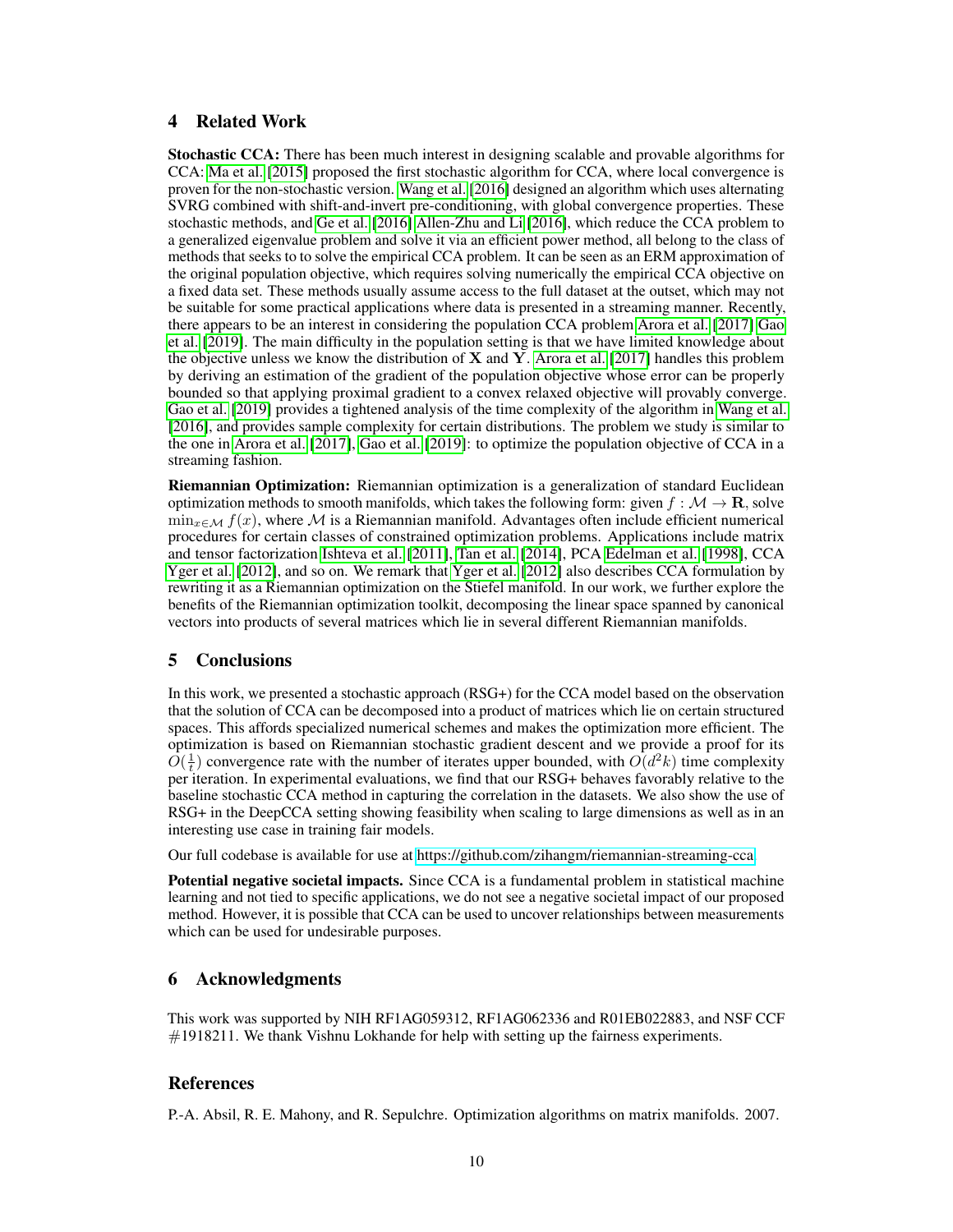- <span id="page-10-8"></span>Z. Allen-Zhu and Y. Li. Doubly accelerated methods for faster cca and generalized eigendecomposition. In *ICML*, 2016.
- <span id="page-10-1"></span>G. Andrew, R. Arora, J. Bilmes, and K. Livescu. Deep canonical correlation analysis. In *International conference on machine learning*, pages 1247–1255, 2013.
- <span id="page-10-7"></span>R. Arora, T. V. Marinov, P. Mianjy, and N. Srebro. Stochastic approximation for canonical correlation analysis. In *Advances in Neural Information Processing Systems*, pages 4775–4784, 2017.
- <span id="page-10-13"></span>G. Bécigneul and O.-E. Ganea. Riemannian adaptive optimization methods. *arXiv preprint arXiv:1810.00760*, 2018.
- <span id="page-10-6"></span>K. Bhatia, A. Pacchiano, N. Flammarion, P. L. Bartlett, and M. I. Jordan. Gen-oja: Simple & efficient algorithm for streaming generalized eigenvector computation. In *Advances in Neural Information Processing Systems*, pages 7016–7025, 2018.
- <span id="page-10-12"></span>S. Bonnabel. Stochastic gradient descent on riemannian manifolds. *IEEE Transactions on Automatic Control*, 58(9):2217–2229, 2013.
- <span id="page-10-10"></span>N. Boumal, B. Mishra, P.-A. Absil, and R. Sepulchre. Manopt, a matlab toolbox for optimization on manifolds. *The Journal of Machine Learning Research*, 15(1):1455–1459, 2014.
- <span id="page-10-11"></span>R. Chakraborty, L. Yang, S. Hauberg, and B. Vemuri. Intrinsic grassmann averages for online linear, robust and nonlinear subspace learning. *IEEE Transactions on Pattern Analysis and Machine Intelligence*, 2020.
- <span id="page-10-0"></span>K. Chaudhuri, S. M. Kakade, K. Livescu, and K. Sridharan. Multi-view clustering via canonical correlation analysis. In *Proceedings of the 26th annual international conference on machine learning*, pages 129–136, 2009.
- <span id="page-10-2"></span>H. D. Couture, R. Kwitt, J. S. Marron, M. A. Troester, C. M. Perou, and M. Niethammer. Deep multi-view learning via task-optimal cca. *ArXiv*, abs/1907.07739, 2019.
- <span id="page-10-18"></span>A. Edelman, T. A. Arias, and S. T. Smith. The geometry of algorithms with orthogonality constraints. *SIAM J. Matrix Anal. Appl.*, 20:303–353, 1998.
- <span id="page-10-5"></span>C. Gao, D. Garber, N. Srebro, J. Wang, and W. Wang. Stochastic canonical correlation analysis. *Journal of Machine Learning Research*, 20(167):1–46, 2019.
- <span id="page-10-4"></span>R. Ge, C. Jin, P. Netrapalli, A. Sidford, et al. Efficient algorithms for large-scale generalized eigenvector computation and canonical correlation analysis. In *International Conference on Machine Learning*, pages 2741–2750, 2016.
- <span id="page-10-9"></span>G. H. Golub and C. Reinsch. Singular value decomposition and least squares solutions. In *Linear Algebra*, pages 134–151. Springer, 1971.
- <span id="page-10-3"></span>G. H. Golub and H. Zha. The canonical correlations of matrix pairs and their numerical computation. 1992.
- <span id="page-10-16"></span>M. Hardt, E. Price, and N. Srebro. Equality of opportunity in supervised learning. In *Advances in neural information processing systems*, pages 3315–3323, 2016.
- <span id="page-10-14"></span>B. Hariharan, P. Arbeláez, R. Girshick, and J. Malik. Hypercolumns for object segmentation and fine-grained localization. In *Proceedings of the IEEE conference on computer vision and pattern recognition*, pages 447–456, 2015.
- <span id="page-10-15"></span>K. He, X. Zhang, S. Ren, and J. Sun. Deep residual learning for image recognition. In *Proceedings of the IEEE conference on computer vision and pattern recognition*, pages 770–778, 2016.
- <span id="page-10-17"></span>M. Ishteva, P.-A. Absil, S. V. Huffel, and L. D. Lathauwer. Best low multilinear rank approximation of higher-order tensors, based on the riemannian trust-region scheme. *SIAM J. Matrix Anal. Appl.*, 32:115–135, 2011.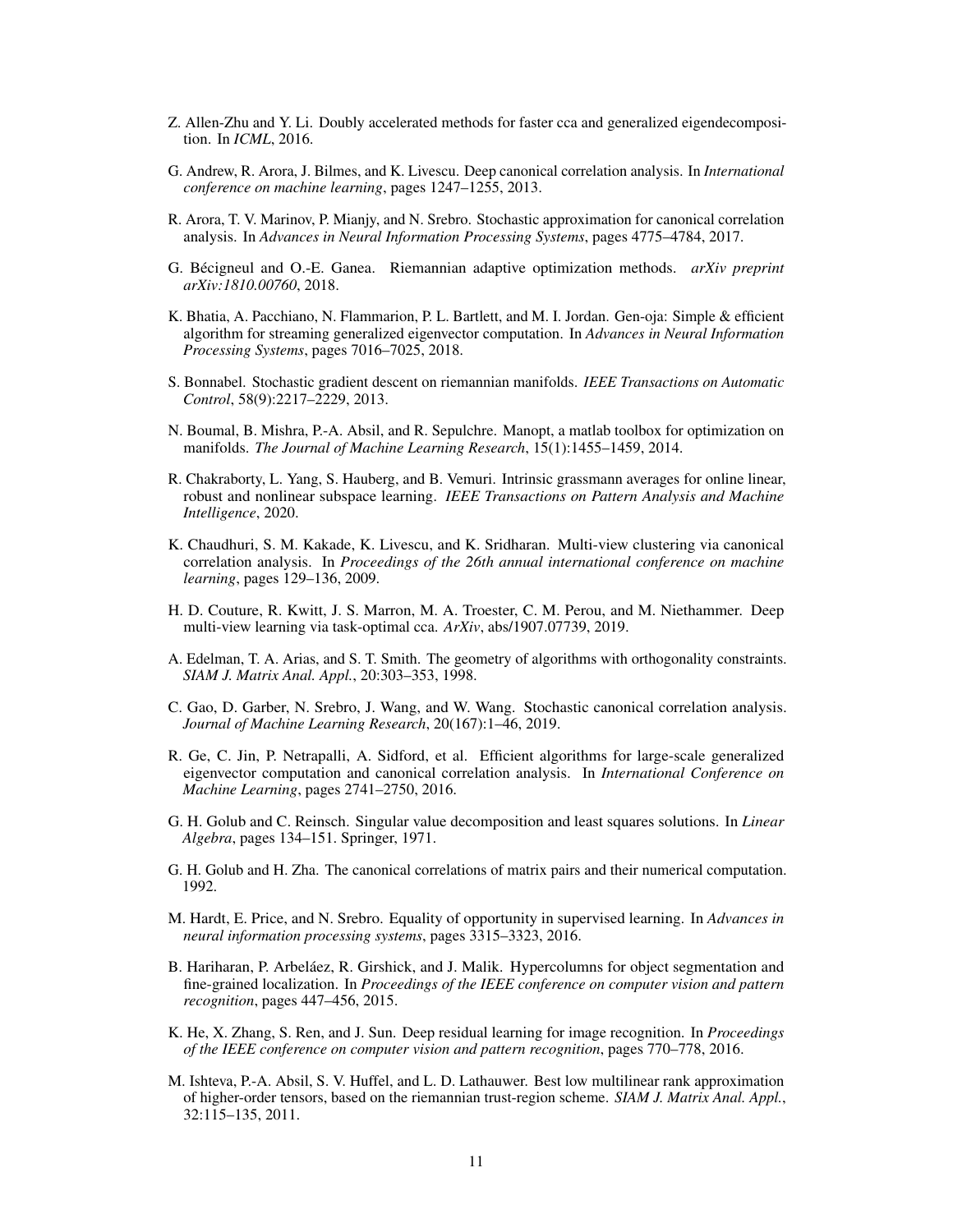- <span id="page-11-2"></span>H. J. Kim, N. Adluru, B. B. Bendlin, S. C. Johnson, B. C. Vemuri, and V. Singh. Canonical correlation analysis on riemannian manifolds and its applications. In *European Conference on Computer Vision*, pages 251–267. Springer, 2014.
- <span id="page-11-11"></span>A. Krizhevsky. Learning multiple layers of features from tiny images. Technical report, 2009.
- <span id="page-11-9"></span>Y. LeCun, C. Cortes, and C. Burges. Mnist handwritten digit database. *ATT Labs [Online]. Available: http://yann.lecun.com/exdb/mnist*, 2, 2010.
- <span id="page-11-15"></span>V. S. Lokhande, A. K. Akash, S. N. Ravi, and V. Singh. Fairalm: Augmented lagrangian method for training fair models with little regret. In *European Conference on Computer Vision*, pages 365–381. Springer, 2020.
- <span id="page-11-1"></span>Y. Luo, D. Tao, K. Ramamohanarao, C. Xu, and Y. Wen. Tensor canonical correlation analysis for multi-view dimension reduction. *IEEE transactions on Knowledge and Data Engineering*, 27(11): 3111–3124, 2015.
- <span id="page-11-12"></span>Z. Ma, Y. Lu, and D. P. Foster. Finding linear structure in large datasets with scalable canonical correlation analysis. In *ICML*, 2015.
- <span id="page-11-3"></span>A. Morcos, M. Raghu, and S. Bengio. Insights on representational similarity in neural networks with canonical correlation. In *Advances in Neural Information Processing Systems*, pages 5727–5736, 2018.
- <span id="page-11-8"></span>A. Nemirovski, A. B. Juditsky, G. Lan, and A. Shapiro. Robust stochastic approximation approach to stochastic programming. *SIAM J. Optimization*, 19:1574–1609, 2009.
- <span id="page-11-5"></span>E. Oja. Simplified neuron model as a principal component analyzer. *Journal of Mathematical Biology*, 15:267–273, 1982.
- <span id="page-11-14"></span>A. Paszke, S. Gross, F. Massa, A. Lerer, J. Bradbury, G. Chanan, T. Killeen, Z. Lin, N. Gimelshein, L. Antiga, et al. Pytorch: An imperative style, high-performance deep learning library. In *Advances in Neural Information Processing Systems*, pages 8024–8035, 2019.
- <span id="page-11-16"></span>W. N. Price and I. G. Cohen. Privacy in the age of medical big data. *Nature medicine*, 25(1):37–43, 2019.
- <span id="page-11-7"></span>M. Reiß, M. Wahl, et al. Nonasymptotic upper bounds for the reconstruction error of pca. *Annals of Statistics*, 48(2):1098–1123, 2020.
- <span id="page-11-0"></span>J. Rupnik and J. Shawe-Taylor. Multi-view canonical correlation analysis. In *Conference on Data Mining and Data Warehouses (SiKDD 2010)*, pages 1–4, 2010.
- <span id="page-11-10"></span>C. G. Snoek, M. Worring, J. C. Van Gemert, J.-M. Geusebroek, and A. W. Smeulders. The challenge problem for automated detection of 101 semantic concepts in multimedia. In *Proceedings of the 14th ACM international conference on Multimedia*, pages 421–430, 2006.
- <span id="page-11-18"></span>M. Tan, I. W.-H. Tsang, L. Wang, B. Vandereycken, and S. J. Pan. Riemannian pursuit for big matrix recovery. In *ICML*, 2014.
- <span id="page-11-6"></span>R. Vershynin. Four lectures on probabilistic methods for data science. *The Mathematics of Data, IAS/Park City Mathematics Series*, pages 231–271, 2017.
- <span id="page-11-13"></span>W. Wang, R. Arora, K. Livescu, and J. Bilmes. On deep multi-view representation learning. In *International Conference on Machine Learning*, pages 1083–1092, 2015a.
- <span id="page-11-17"></span>W. Wang, R. Arora, K. Livescu, and N. Srebro. Stochastic optimization for deep cca via nonlinear orthogonal iterations. In *2015 53rd Annual Allerton Conference on Communication, Control, and Computing (Allerton)*, pages 688–695. IEEE, 2015b.
- <span id="page-11-4"></span>W. Wang, J. Wang, D. Garber, and N. Srebro. Efficient globally convergent stochastic optimization for canonical correlation analysis. In *Advances in Neural Information Processing Systems*, pages 766–774, 2016.